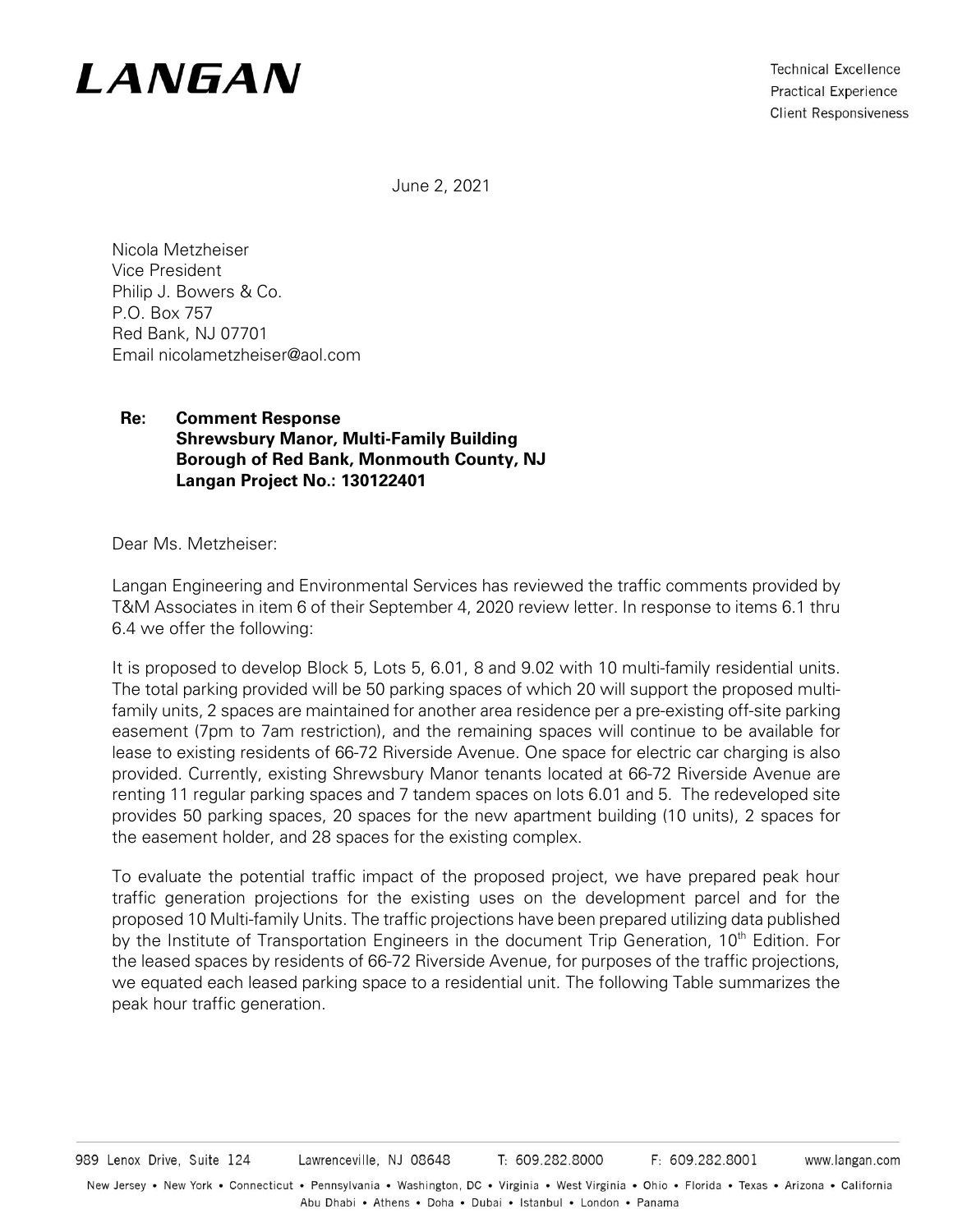| <b>Use</b>                              | <b>Weekday AM Peak Hour</b> |      |                  | <b>Weekday PM Peak Hour</b> |      |              |
|-----------------------------------------|-----------------------------|------|------------------|-----------------------------|------|--------------|
|                                         | $\ln$                       | Out  | <b>Total</b>     | <b>In</b>                   | Out  | <b>Total</b> |
| 3,290 S.F. Law Office                   | 5                           | 1    | 6                | 3                           | 5    | 8            |
| 3 Multi-Family Units                    | $\Omega$                    |      |                  |                             |      | 2            |
| 25 leased spaces to<br>Shrewsbury Manor | 3                           | 10   | 13               | 11                          | 6    | 17           |
| <b>Total Existing</b>                   | 8                           | 12   | 20               | 15                          | 12   | 27           |
| 10 Multi-Family Units                   |                             | 4    | 5                | 5                           | 3    | 8            |
| 28 leased spaces to<br>Shrewsbury Manor | 3                           | 12   | 15               | 13                          | 7    | 20           |
| <b>Total Proposed</b>                   | 4                           | 16   | 20               | 18                          | 10   | 28           |
| <b>Difference</b>                       | -4                          | $+4$ | $\boldsymbol{0}$ | $+3$                        | $-2$ | $+1$         |

#### **Table 1 – Peak Hour Trip Generation Comparison**

As can be seen by the above table, the proposed 10 Multi-Family Residential Units and redevelopment of the tract will generate a similar level of peak hour traffic as compared to the existing office space and apartment units on the site.

The plan will include the closure of three curb cuts along Riverside Avenue, the consolidation of three curb cuts on Allen Place to a single curb cut and the reconstruction of a single curb cut on Morford Place. The elimination of five driveways will reduce points of conflict and improve traffic safety on the abutting roadways. The elimination of the driveways on Riverside Avenue will also improve pedestrian safety by eliminating the potential points of pedestrian/ vehicular interaction. Providing access from Allen Place and Morford Place results in safer and improved access to the property.

It is estimated that refuse will be collected twice per week and recycling once per week. The dumpsters will be rolled out of the enclosures and emptied by a mechanical lift refuse truck.

Deliveries will be typical mail and package deliveries to a residential community. In most instances, UPS, Fed-Ex, Amazon and other delivery providers are already running delivery routes to the area. Accordingly, we would anticipate very little daily change in delivery vehicle activity in the area resulting from the proposed project.

## **I ANGAN**